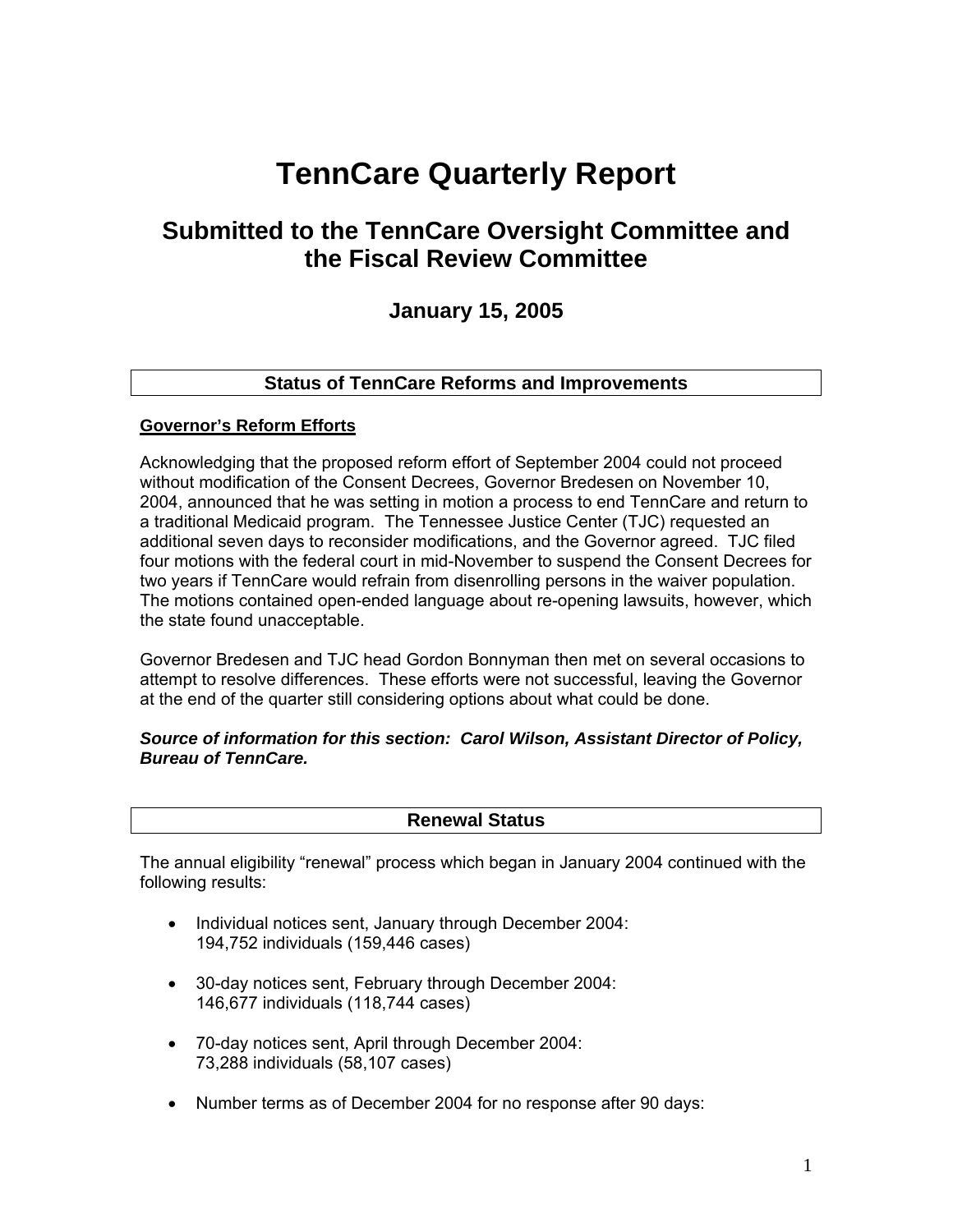32,466 individuals (26,462 cases)

## *Sources of information for this section: Ken Barker, Director of Information Services, Bureau of TennCare.*

## **Status of Filling Top Leadership Positions in the Bureau**

Two key leadership positions were filled during this quarter.

Dr. Wendy Long was named Chief Medical Officer, replacing Dr. David Hollis. Formerly Assistant Commissioner of the Tennessee Department of Health, Dr. Long has worked in state government since 1988, filling a variety of positions during that time. She has served previously as Chief Medical Officer of TennCare, and in 1998 served as Acting Director of TennCare. She has received national awards for her contributions to public health, including her creation of the HIV/AIDS Centers of Excellence in Tennessee.

Dr. Winnie Toler was named Director of Managed Care, replacing Darin Gordon, who now serves as Chief Financial Officer. Dr. Toler has more than 20 years of health care management experience and has served in upper management positions for a variety of managed care groups including Kaiser Permanente Medical Care Program, Universal Care of Tennessee, Columbia/HCA, Meharry Medical Services Foundation, and the State of Michigan's Office of Children and Youth Services.

## **Number of Recipients on TennCare and Costs to the State**

As of the end of the quarter, there were 1,336,691 enrollees on TennCare: 1,094,015 Medicaid eligibles and 242,676 Uninsureds and Uninsurables.

During the fourth quarter of 2004 (October through December), TennCare spent \$1,265,861,921.86 for managed care services. These expenditures included: payments to the managed care organizations (MCOs), payments to the behavioral health organizations (BHOs), payments to the dental benefits manager (DBM), and payments to the pharmacy benefits manager (PBM).

## *Source of information for this section: Carolyn Johnson, TennCare Fiscal.*

## **Viability Of MCOs in the TennCare Program**

## **Claims Payment Analysis**

The prompt pay requirements of T.C.A. § 56-32-226(b) mandate that each health maintenance organization and behavioral health organization ensure that 90% of clean claims for payment for services delivered to a TennCare enrollee are paid within 30 calendar days of the receipt of such claims and 99.5% of all provider claims are processed within 60 calendar days of receipt. TennCare's contract with its Dental Benefit Manager requires that the DBM also process claims in accordance with this statutory standard.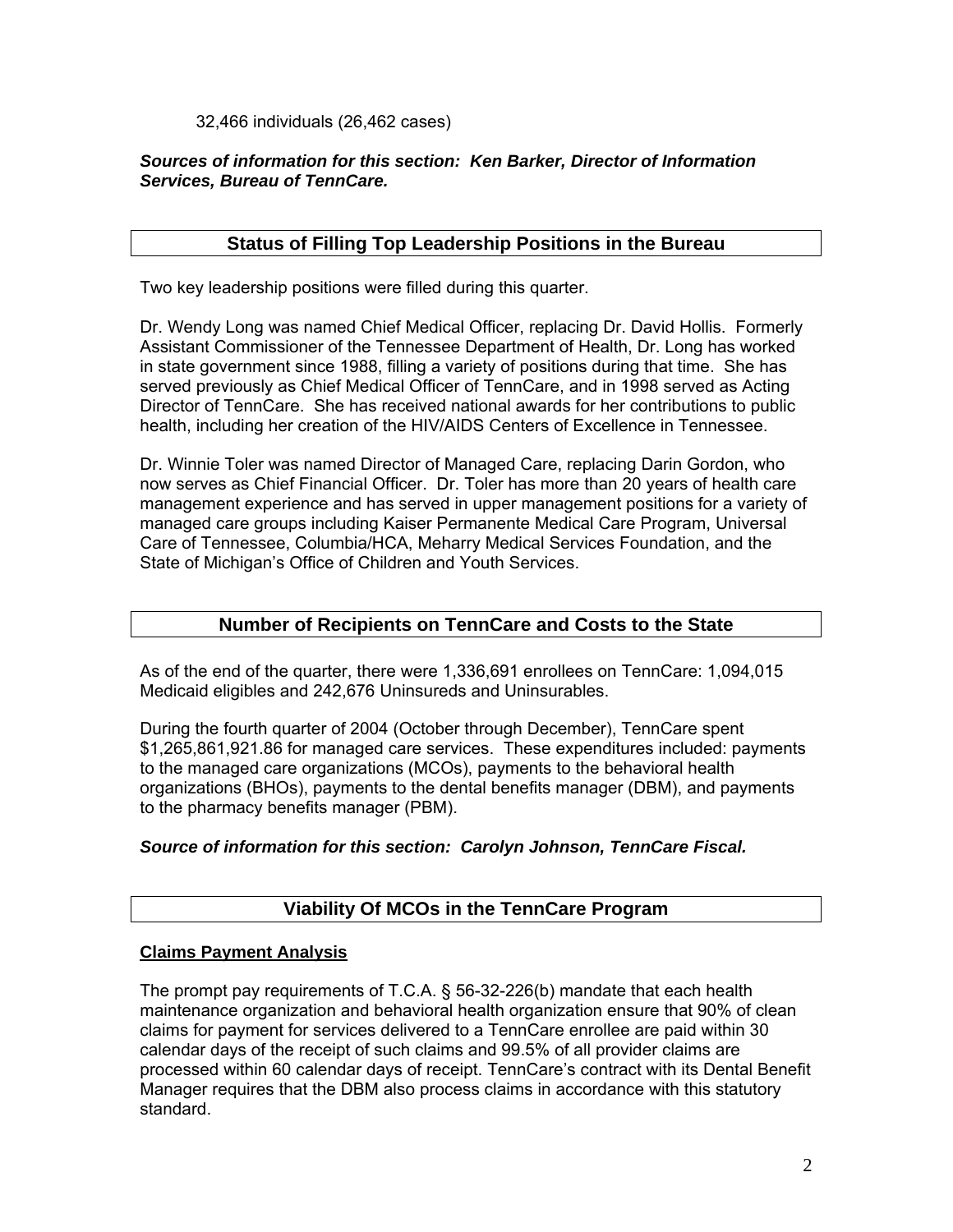TennCare's contract with its Pharmacy Benefits Manager (PBM) requires that the PBM must pay 95% of all clean claims within 20 calendar days of receipt and the remaining 5% of clean claims within 10 calendar days.

The Tennessee Department of Commerce and Insurance (TDCI) requested data files of all TennCare processed claims from TennCare MCOs, BHOs, the DBM and the PBM for the month of October 2004. TDCI also requested data files of pended TennCare claims as of October 31, 2004, and a paid claims triangle from October 1, 2003, through October 31, 2004 (except that the PBM's triangle report was only for the period January 1, 2004 through October 31, 2004 because its contract with TennCare began on January 1, 2004).

Volunteer State Health Plan (VSHP) was not in compliance with the prompt pay requirements for the month of October. VSHP has two separate contracts with TennCare: BlueCare and TennCare Select. VSHP processed only 98.04% of all BlueCare claims and only 98.11% of all TennCare Select claims within 60 calendar days of receipt. (As stated above, VSHP is required to process 99.5% of all provider claims within 60 calendar days of receipt.) Because VSHP did not comply with the prompt pay requirements in October, VSHP was required to submit November 2004 claims data for testing. VSHP was in compliance with the prompt pay requirements for processing BlueCare and TennCare Select claims in the month of November, thus no additional action was required.

Except for VSHP, all other TennCare MCOs, the TennCare BHOs, the DBM and the PBM were in compliance with prompt pay requirements for the month of October 2004.

As part of TDCI's cycle of analyzing claims data for the first month in each quarter, the division will review claims data for all TennCare MCOs, BHOs, the DBM and the PBM for January 2005.

#### **Net Worth Requirement**

Listed below is each MCO's and BHO's net worth requirement compared to net worth reported at September 30, 2004, on the NAIC second quarter financial statements filed on December 1, 2004. TDCI has not adjusted the net worth reported on the NAIC quarterly statements. TDCI's calculations for the net worth requirement reflect payments made for the calendar year ending December 31, 2003, including payments made under the "stabilization plan."

|                              | Net Worth   | Reported   | Excess/      |
|------------------------------|-------------|------------|--------------|
|                              | Requirement | Net Worth  | (Deficiency) |
| Better Health Plan (A)       | 2,956,800   | 4,211,880  | 1,255,080    |
| John Deere                   | 15,745,967  | 88,043,599 | 72,297,632   |
| <b>Memphis Managed Care</b>  | 9,699,983   | 18,709,747 | 9,009,764    |
| OmniCare Health Plan         | 7,087,846   | 11,127,719 | 4,039,873    |
| Preferred Health Partnership | 7,694,827   | 23,914,531 | 16,219,704   |
| Victory Health Plan          | 2,068,212   | 4,539,897  | 2,471,685    |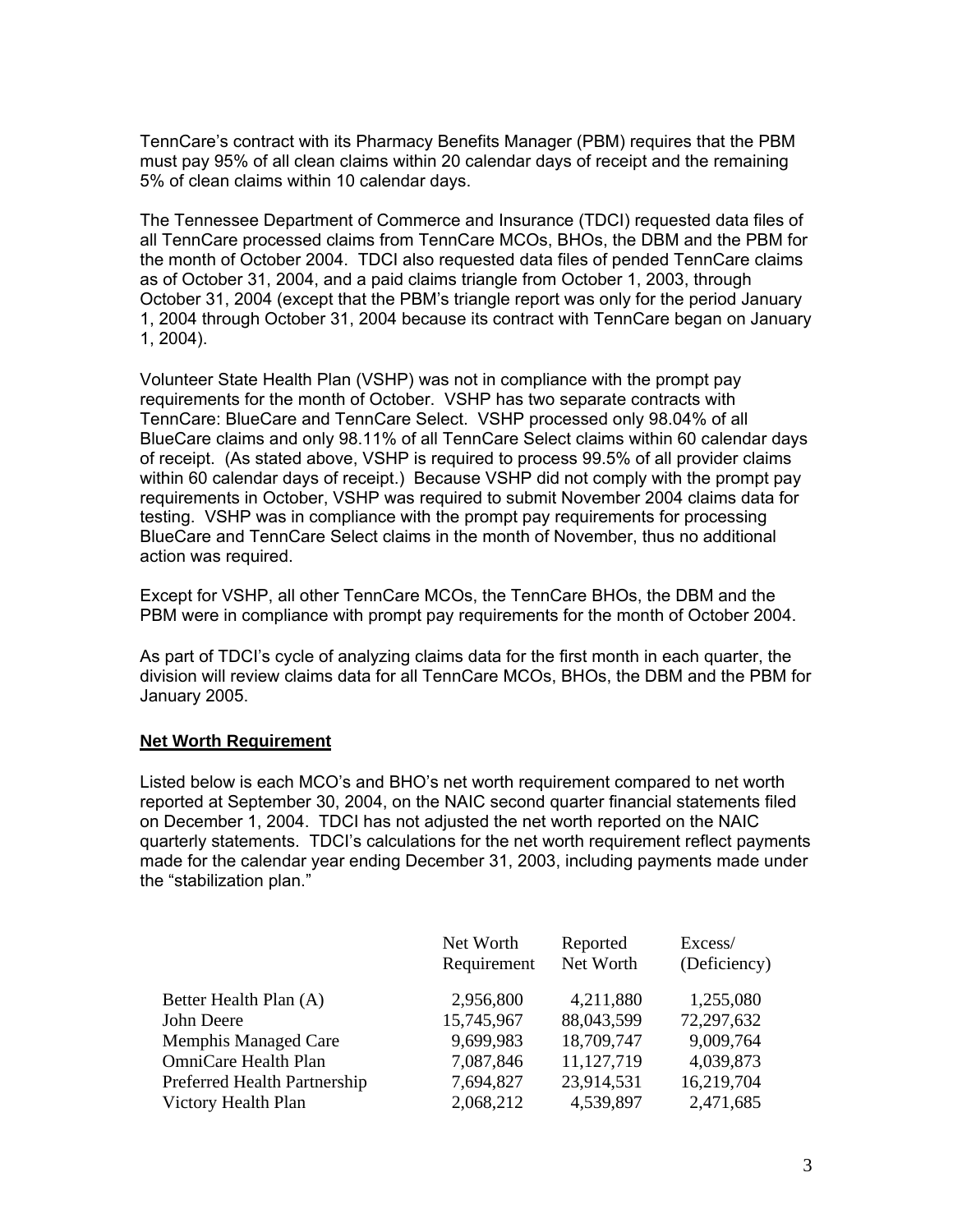| Volunteer (BlueCare & Select)     | 22.214.872 | 30.807.435 | 8,592,563 |
|-----------------------------------|------------|------------|-----------|
| <b>Premier Behavioral Systems</b> | 7,960,810  | 11.442.813 | 3,482,003 |
| Tennessee Behavioral Health (B)   | 6.357.326  | 8.173.472  | 1,816,146 |

Note:

- (A) BHP's net worth requirement is the "enhanced" net worth requirement determined during the Request for Response (RFR) process. The net worth requirement has been increased above the statutory minimum based on projected premium revenue. BHP's calculated statutory net worth requirement is \$2,636,528. Because BHP's statutory net worth requirement is less than the enhanced net worth requirement, TDCI will enforce the requirement at the higher level.
- (B) TBH's statutory net worth requirement is \$4,792,323. Effective, July 1, 2004, the new "TBH East" contract required TBH to establish an enhanced net worth of \$6,357,326.

## **Financial Issues**

## **Xantus Healthplan of Tennessee, Inc. (Xantus)**

Effective July 31, 2003, the TennCare Bureau terminated its contract with Xantus. On June 2, 2003, TDCI filed a petition to liquidate Xantus with the Davidson County Chancery Court. The court heard this petition on January 8, 2004. Chancellor Carol L. McCoy granted the order converting the rehabilitation to liquidation on January 21, 2004, and Chris Burton was appointed as the Special Deputy for the liquidation. Amendment 4 to the Contractor Risk Agreement provided for the TennCare Bureau to continue funding claims with dates of service of April 1, 1999 through July 31, 2003 (the "run-out claims") and the reasonable and necessary administrative costs for processing these claims after July 31, 2003. During the period August 1, 2003 through December 31, 2004, Xantus paid approximately \$27.5 million for run-out claims.

Mr. Burton is currently in the process of securing the remaining assets of Xantus and developing procedures for the distribution of assets. The deadline for the submission of Proofs of Claim against Xantus was May 14, 2004.

## **Tennessee Coordinated Care Network d/b/a Access MedPlus (TCCN)**

Because TCCN was unable to cure statutory and contractual financial and claims processing deficiencies, the state terminated its contract on October 31, 2001.

On October 18, 2001, the Chancery Court of Davidson County issued an Order of Seizure of TCCN by TDCI to take possession and control of all of the property, books, documents, assets and the premises of TCCN. The Order also set a hearing on TDCI's request for liquidation or rehabilitation of TCCN to be held on November 2, 2001. On October 20, 2001, the TennCare Bureau moved TCCN's TennCare enrollees to the TennCare Select plan.

On November 2, 2001, the Chancery Court of Davidson County entered a Liquidation Order for TCCN. The order established that all claims must be received by March 1,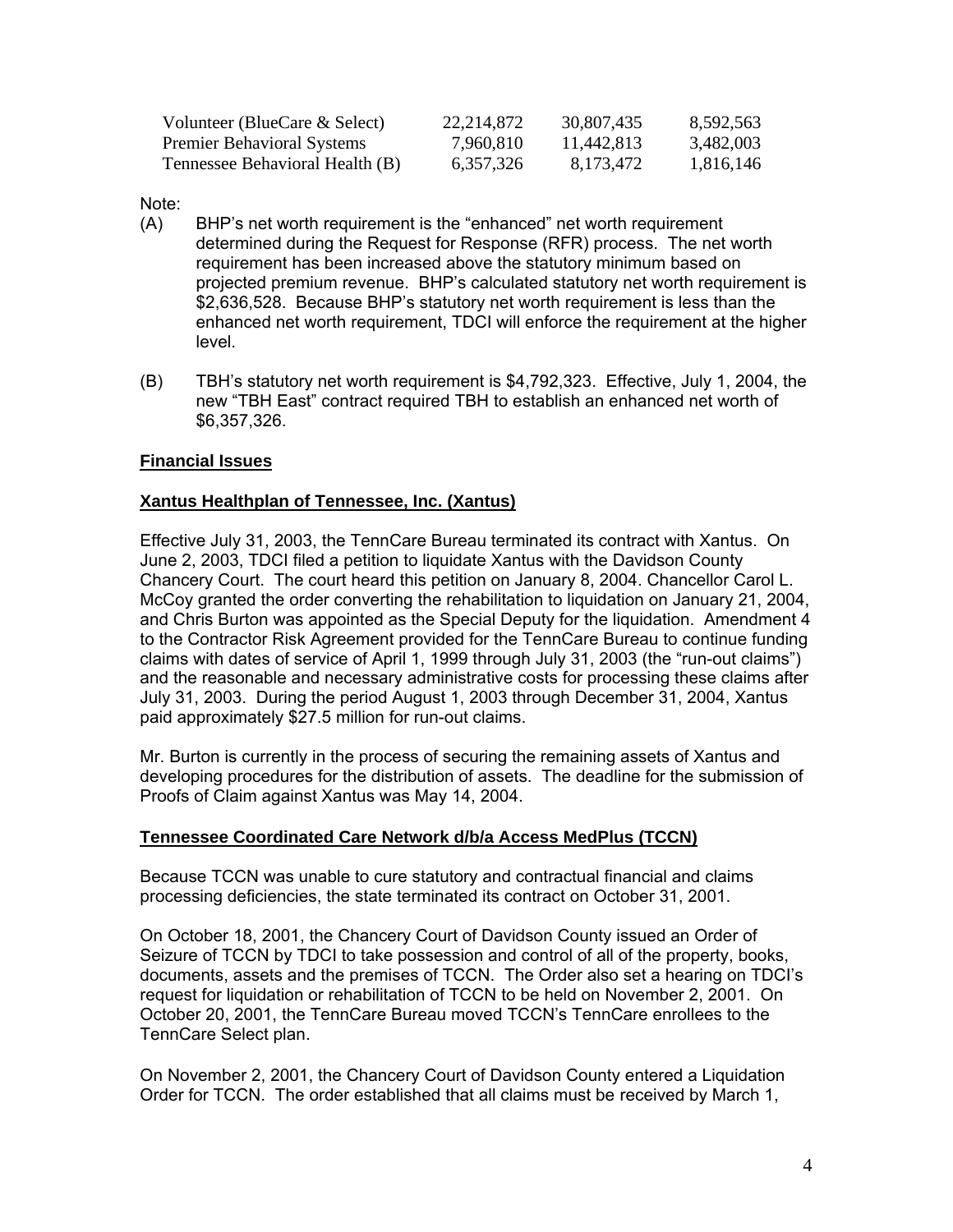2002, at 4:30 p.m., CST. Courtney Pearre, Esq., appointed Supervisor since May 10, 2001, was named the Commissioner's Special Deputy for the purposes of liquidation.

Before liquidation, the management company, Medical Care Management Company ("MCMC"), a wholly-owned subsidiary of Access Health Systems ("Access"), transferred approximately \$5.7 million from the assets of TCCN to the accounts of the MCMC. The Chancery Court issued an order granting injunctive relief restraining the management company from removing any of the \$5.7 million. Access subsequently filed bankruptcy. Recently, the Bankruptcy Court entered an order that allows the Special Deputy Liquidator to proceed to recover the \$5.7 million in Chancery Court. Such a petition was filed in Chancery Court. The Creditors Committee for the bankruptcy estate filed a motion to modify the Bankruptcy Court's order. The Special Deputy Liquidator filed papers in opposition to the Creditors Committee's motion.

Chancellor Lyle found for the liquidation that the \$5.7 million had been wrongfully transferred from TCCN accounts and that such action created a constructive trust for the funds while in the hands of Access. Chancellor Lyle ordered the \$5.7 million returned to TCCN accounts. Various creditors of Access and the bankruptcy estate are seeking an appeal of Chancellor Lyle's ruling in the Tennessee Court of Appeals. Briefs were submitted to the Court at the end of January 2004.

With the resolution of these issues, the Special Deputy Liquidator will petition for a distribution of the remaining assets of TCCN. As of June 21, 2004, disbursements of \$39,568,193 have been made against a total debt of \$76,095,315, or 52 cents of every dollar owed to providers.

#### **Universal Care of Tennessee (Universal)**

On September 13, 2002, Universal was placed under the Administrative Supervision of the Commissioner of Commerce and Insurance as a result of the company's financial and claims processing operations problems. On December 31, 2002, Universal was again placed under an Agreed Order of Supervision through June 30, 2003.

At March 31, 2003, Universal reported net worth of \$6,451,709, a deficiency of \$1,216,126 below the statutory net worth requirement. Universal's reported net worth included a \$54,436,971 receivable from the TennCare Program, which the state disputes. As a result, this receivable was not included in the calculation of net worth. Universal's adjusted statutory net worth at March 31, 2003, was (\$47,985,262), a statutory net worth deficiency of \$55,653,097 below the net worth requirement.

On April 2, 2003, the TennCare Bureau notified Universal of its intent to terminate the contractor risk agreement effective June 1, 2003. Universal filed in the United States District Court for the Middle Tennessee District an application for a preliminary injunction to stop the cancellation of the contractor risk agreement. On May 30, 2003, Judge Nixon denied Universal's application for a preliminary injunction.

Also on May 30, 2003, Universal filed with the Tennessee Claims Commission a claim of \$75,000,000 against M. D. Goetz as Commissioner of the Tennessee Department of Finance and Administration and Manny Martins, then-Deputy Commissioner of the Tennessee Department of Finance and Administration, Bureau of TennCare.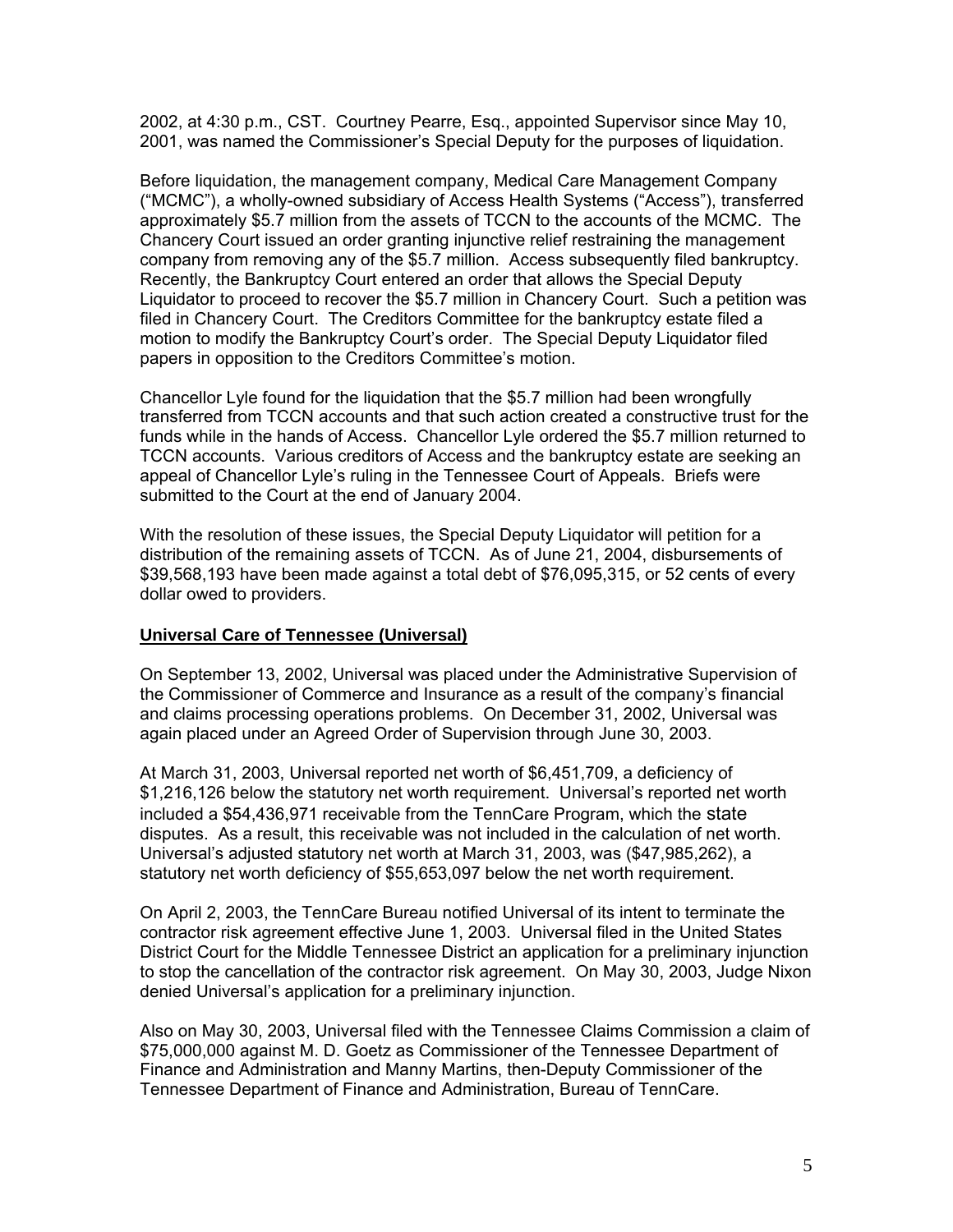TDCI filed a petition to liquidate Universal with the Davidson County Chancery Court on June 5, 2003. Chancellor McCoy granted the petition and the signed order was received July 2, 2003. Between June 1, 2003, and the liquidation order date of July 2, 2003, Universal continued to process and pay claims for dates of service April 12, 2002, through May 31, 2003.

Mr. Paul Eggers was appointed the Special Deputy Liquidator. Mr. Eggers is currently in the process of securing the remaining assets of Universal and developing procedures for the distribution of assets. The deadline for the submission of Proofs of Claim against UCOT was June 15, 2004.

CMS approved a contract between TennCare and Universal Care of Tennessee in Liquidation for TennCare to pay the HMO in liquidation for processing Universal claims with dates of service on and after April 12, 2002. Universal Care of Tennessee in Liquidation has contracted with the company's former vendor for use of the claims processing software. A separate vendor has been contracted to process claims received for both dates of service before and after April 12, 2002. As of December 31, 2004 approximately \$7.1 million has been paid for claims with dates of service on and after April 12, 2002.

#### *Source of information for this section: Lisa Jordan, Assistant Commissioner, Tennessee Department of Commerce and Insurance.*

- 1. The Office of Inspector General moved to a new location in Metro Center during the month of October. This allowe d considerably more work space for new staff hired during this quarter.
- 2. The OIG staff continues to work cases referred by MCC's, local law enforcement, TBI, FBI, Health Related Boards, other state agencies, and the general public via the Web site , faxes, lett ers, and phone calls to the hotline. Results are listed below:

|                 | Quarter | YTD  |
|-----------------|---------|------|
| Cases closed    | 4556    | 9560 |
| Recommended     | 1646    | 3712 |
| terminations    |         |      |
| TPL added       | 82      | 230  |
| Income adjusted |         |      |
|                 |         |      |

## **Summary of Enrollee Cases**

#### **Summary Relating to Provider Cases**

|                         | Quarter | ∗rD. |
|-------------------------|---------|------|
| Cases closed            |         |      |
| Cases referred to TBI*  |         |      |
| Cases referred to HRBs* |         |      |
|                         |         |      |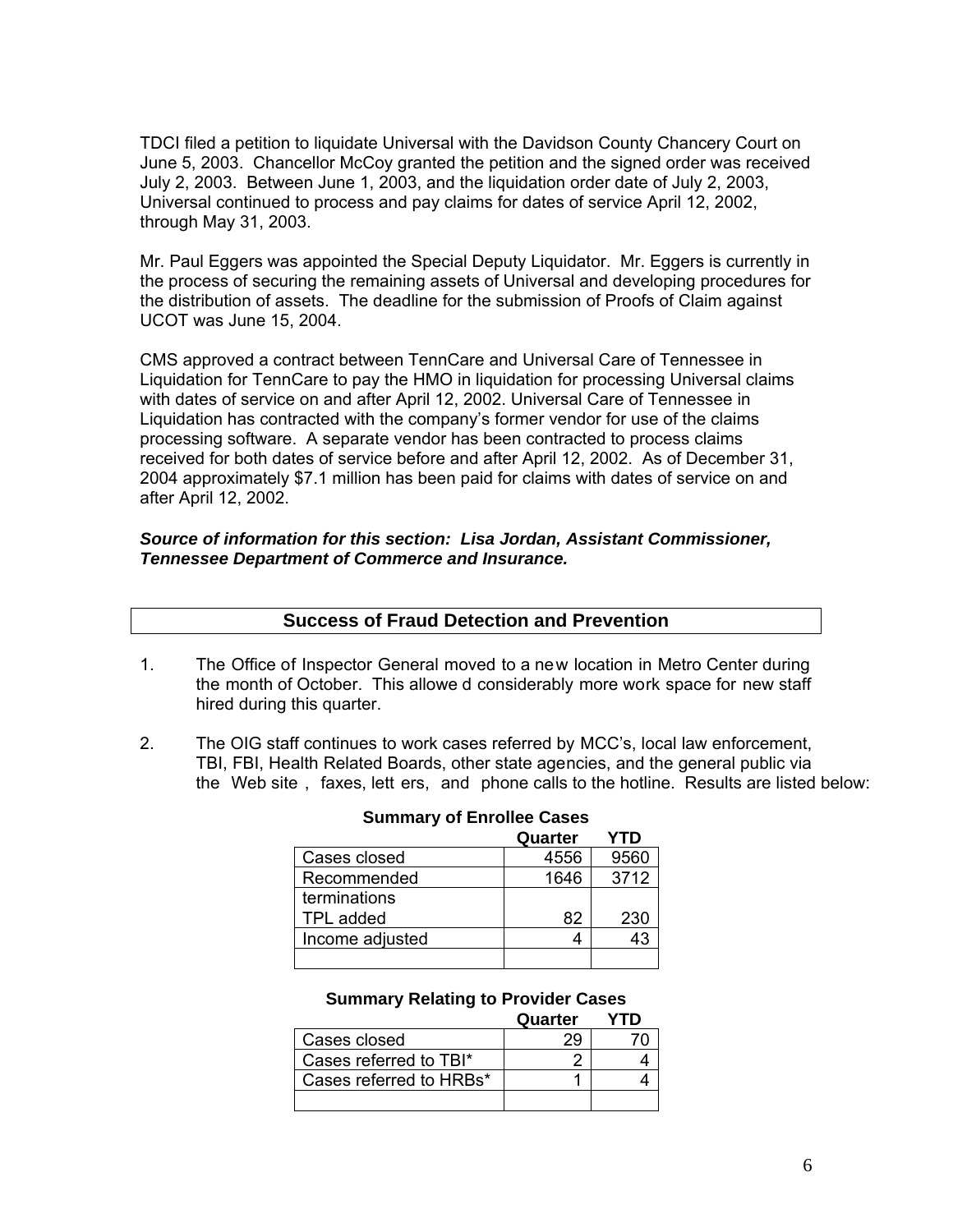*\*The Tennessee Bureau of Investigation (TBI) MFCU (Medicaid Fraud Control Unit) and the Health Related Boards (HRBs) take the lead in cases once they are referred to them. The OIG continues to assist as requested.* 

3. The OIG st aff continues to reach out to the District Atto rneys and local law enforcement agencies across the state to solicit their help and support in prosecuting recipients who commit fraud against the TennCare Program. Details as follows:

|                        | Quarter | YTD |
|------------------------|---------|-----|
| Cases Referred         | 117     | 144 |
| Grand Jury Indictments | າາ      |     |

- Currently working with law enforcement on ninety-four (94) open cases.
- 4. The OIG staff provided presentatio ns for the f ollowing organizations/contacts during this quarter:
	- a. Healthcare Financial Management Association
	- b. District Attorneys Conference two meetings
	- c. Fiscal Review Committee
	- d.  $8^{Th}$  Judicial District, DA's and Local law enforcement
	- e. Sheriff and staff, Dekalb County two meetings
	- f. Department of Human Services- Information Line staff
	- g. TennCare Solutions Unit
	- h. TennCare Managed Care Contractors<br>i. Department of Revenue Investigations
	- Department of Revenue Investigations
	- j. American Legion Post 5
	- k. Finance & Administration Management Team
	- l. Fentress County Sheriff's Office & Assistant District Attorney
- 5. The OIG staff continues to work with the state's contractor, EDS, to develop the fraud and abuse detection software syst em. T he new TennCare Man agement Information System (TCMIS) will allow the OIG to initiate proactive measures for identifying fraud and abuse within the TennCare system. The Program Integrity Division of the OIG wi ll be able to identify o utliers for both providers and recipients. The ability to create ad hoc reports will greatly improve the speed and efficiencies of the investigations. Targeted queries will be generated on a routine basis; these queries have been developed to identify potential fraudulent claims submission. The goal behind these reports and queries is to promote improved work efficiencies, terminate individuals who are no longer eligible for TennCare benefits and prosecute individuals who have violated federal and/or state laws.

 As a result of these r eports, OIG has sent t hree different letters d uring this quarter pertaining to po tential fraud by enrollees. Letters were sent to various enrollees in an effort t o review th e following areas: income that was under reported to the Bureau of TennCare, based on employer wages reported to the Department of Labor and Workforce Development, Employment Security Division; distant pharmacy (purchasing prescriptions from a pharmacy more than 100 miles from their residence); an d, a letter p ertaining to narcotics exceptions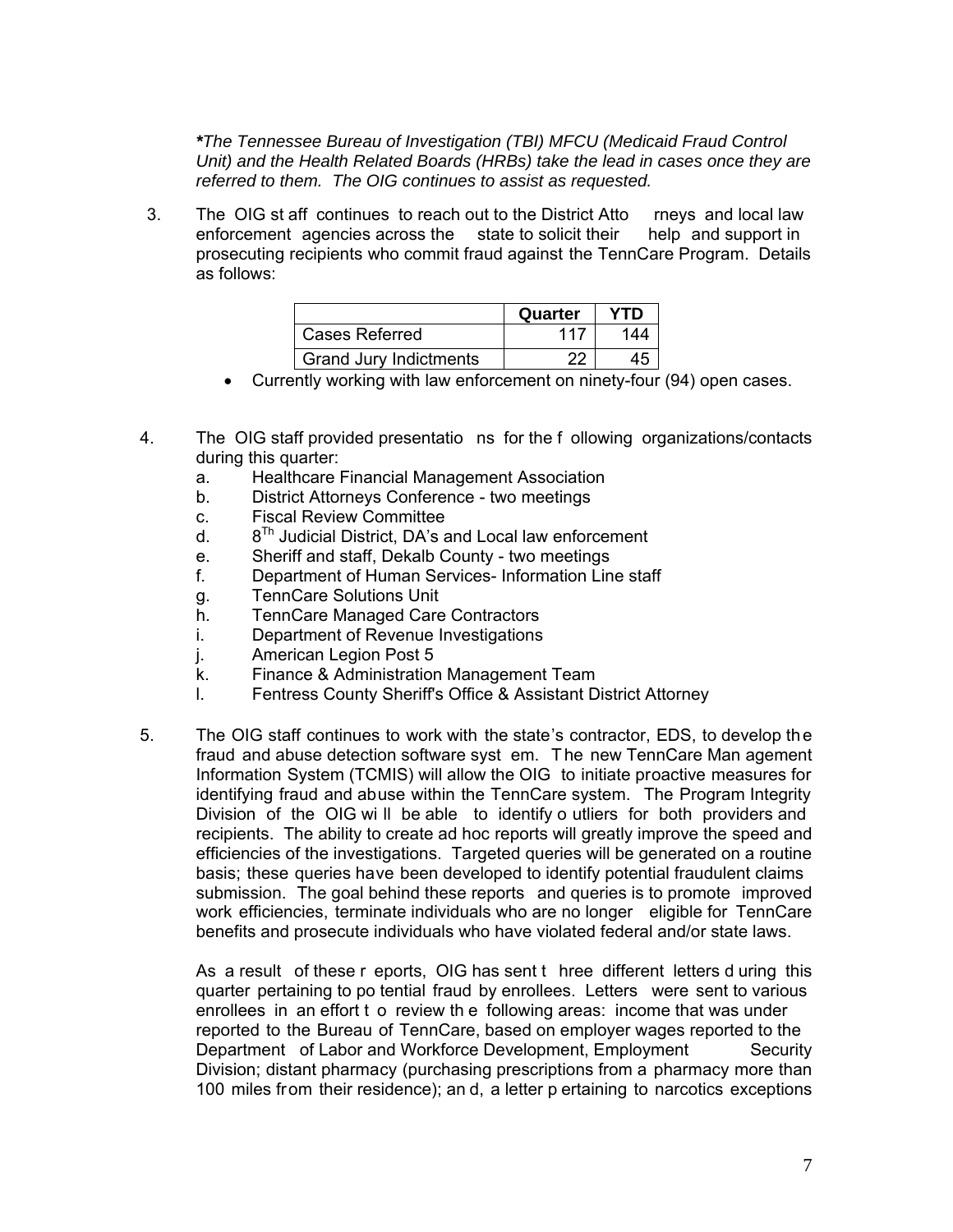(being seen by 4 providers or 3 different pharmacies in a 3 0 day period). Letters were also sent to providers regarding possible excessive billing indicators.

 There were a total of 12,535 letters mailed to enrollees. The OIG staff continues the review process on each of these cases.

- 6. The newly created Leg al and Criminal Investig ation Divisions of OIG has been busy hiring staff during this quarter. The Legal Division is headed by a Deputy Inspector General and currently has two staff attorneys, a paralegal and an administrative assistant. The Criminal Investig ation Division is also he aded by a Deputy Inspector General and has ten criminal investigator s and an administrative assistant.
- 7. The Criminal Investigat ion Division has purch ased the e quipment required for their investigative work state wide.
- 8. The Legal Division has assisted t he other divisions within the OIG b y providing legal advice on numero us issues, including ho w to meet the requirements of various statutes, drafting and reviewing documents that ha ve legal implications. They have also assisted with the legal training of the criminal investigators.
- 9. An outline of TennCare fraud laws and related offenses, was developed by the Legal Division. This outline has been distributed to the District Attorneys Conference Executive Committee.
- 10. An application has been submitted by the Cri minal Investigation Division for membership of the Regional Organized Crim e Information Center (ROCIC), with the Tennessee Bureau of Investigation (T BI) as the sponsorin g agency. Application has also been submitted to the TBI's Crime Statistics Unit for the OIG to submit data to the Tennessee Incident Based Reporting System (TIBRS).
- 11. Steps have been take n to purch ase software for the Criminal Investigation Division to access the National Crime Information Center (NCIC).
- 12. The Criminal Investigation Division is developin g policies and procedures. The goal is to have this completed for review by the Commission on Accreditation for Law Enforcement Agencies (CALEA), for accreditation.
- 13. Plans for next quarter:
	- a. Continue to network with and exchange information with other state, federal and local government agencies.
	- b. Provide training and assistance to the MCC staff th at have th e responsibility to focus on fraud and abuse violations.
	- c. Improve and expand our collabora tion efforts with federal agencies, i.e. Medicare Public Safeguard Contractors, TRICARE, SSI-OIG and DHHS-OIG.
	- d. Obtain CMS certification of the new management information system.
	- e. Work with Medstat to improve dat a quality and add new r eports that will assist in the data mining and data analysis.
	- f. Complete the hiring process to fully staff the OIG.